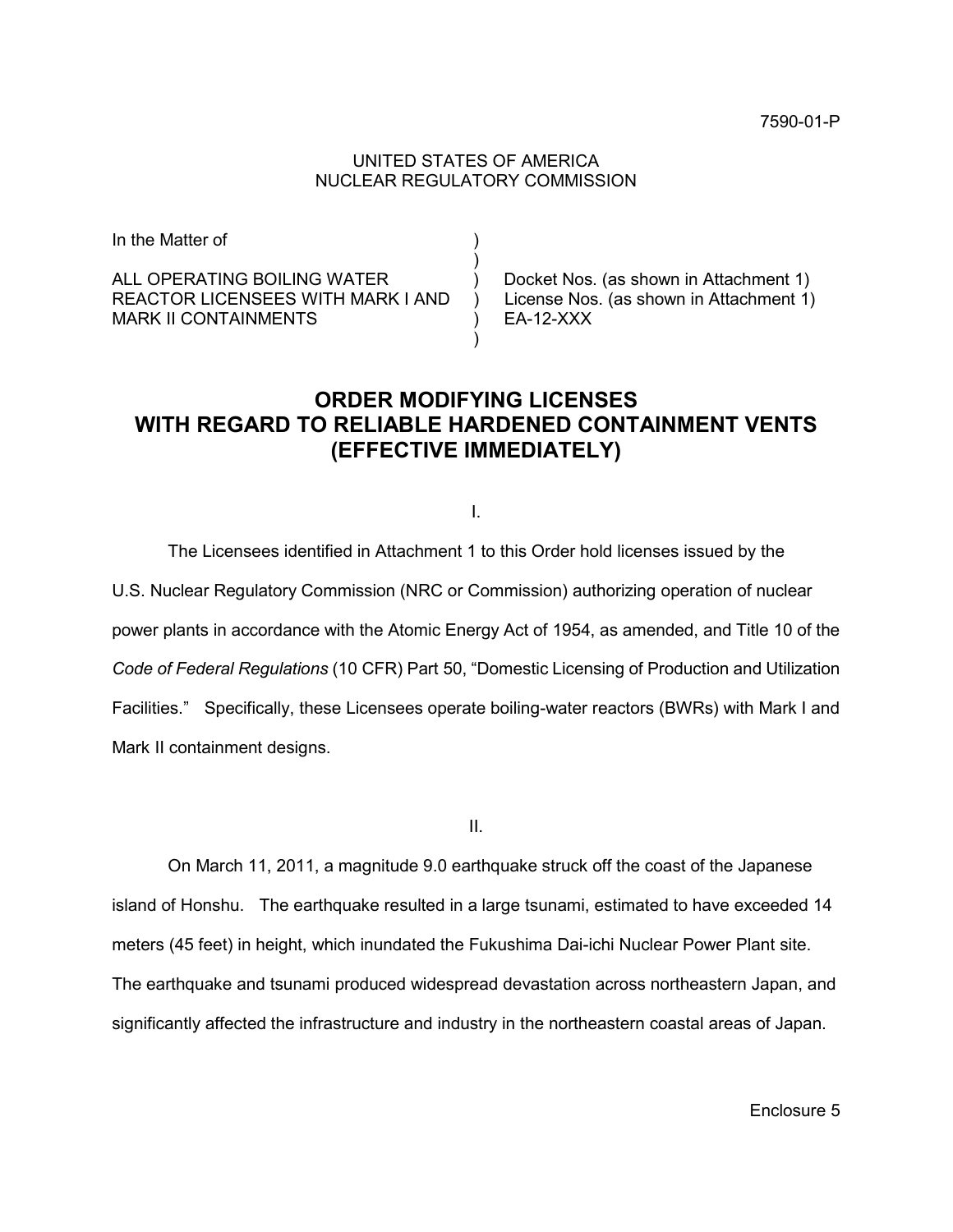When the earthquake occurred, Fukushima Dai-ichi Units 1, 2, and 3 were in operation and Units 4, 5, and 6 were shut down for routine refueling and maintenance activities. The Unit 4 reactor fuel was offloaded to the Unit 4 spent fuel pool. Following the earthquake, the three operating units automatically shut down and offsite power was lost to the entire facility. The emergency diesel generators (EDGs) started at all six units providing alternating current (ac) electrical power to critical systems at each unit. The facility response to the earthquake appears to have been normal.

Approximately 40 minutes following the earthquake and shutdown of the operating units, the first large tsunami wave inundated the site, followed by additional waves. The tsunami caused extensive damage to site facilities and resulted in a complete loss of all ac electrical power at Units 1 through 5, a condition known as station blackout (SBO). In addition, all direct current electrical power was lost early in the event on Units 1 and 2, and for some period of time at the other units. Unit 6 retained the function of one air-cooled EDG. Despite their actions, the operators lost the ability to cool the fuel in the Unit 1 reactor after several hours, in the Unit 2 reactor after about 70 hours, and in the Unit 3 reactor after about 36 hours, resulting in damage to the nuclear fuel shortly after the loss of cooling capabilities.

Operators first considered using the facility's hardened vent to control pressure in the containment within an hour following the loss of all ac power at Unit 1. The Emergency Response Center began reviewing accident management procedures and checking containment venting procedures to determine how to open the containment vent valves without power.<sup>1</sup> However, without adequate core and containment cooling, primary containment (drywell) pressure and temperature in Units 1, 2, and 3 substantially exceeded the design values for the containments. When the operators attempted to vent the containments, they were significantly

1

- 2 -

<sup>1</sup> See Institute of Nuclear Power Operations (INPO) report "*INPO 11-005, Special Report on the Nuclear Accident at the Fukushima Daiichi Nuclear Power Station, Revision 0*," issued November 2011, p. 72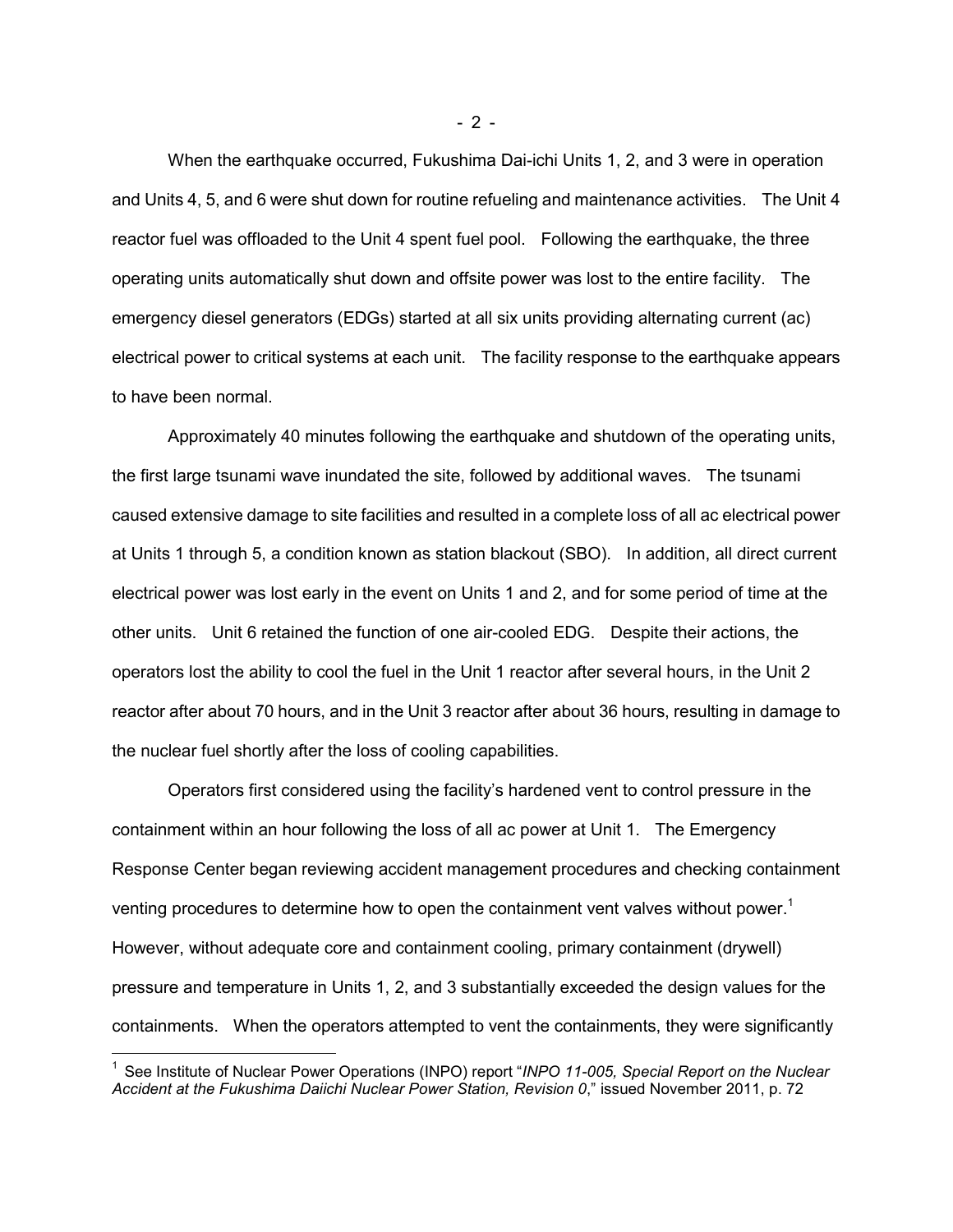challenged opening the hardened wetwell (suppression chamber) vents because of complications from the prolonged SBO, and high radiation fields that impeded access.

At Fukushima Dai-ichi Units 1, 2, 3, and 4, venting the wetwell involved opening motorand air-operated valves. Similar features are used in many hardened vent systems that were installed in U.S. BWR Mark I containment plants following issuance of Generic Letter (GL) 89-16, "Installation of a Hardened Wetwell Vent." In the prolonged SBO situation that occurred at Fukushima, operator actions were not possible from the control room because of the loss of power, and the loss of pneumatic supply pressure to the air-operated valves. The resultant delay in venting the containment precluded early injection of coolant into the reactor vessel. The lack of coolant, in turn, resulted in extensive core damage, high radiation levels, hydrogen production and containment failure. The leakage of hydrogen gas into the reactor building precipitated explosions in the secondary containment buildings of Units 1, 3, and 4, and the ensuing damage to the facility contributed to the uncontrolled release of radioactive material to the environment.

Fukushima Dai-ichi Units 1, 2, 3, and 4 use the Mark I containment design; however, because Mark II containment designs are only slightly larger in volume than Mark I containment designs and use wetwell pressure suppression, it can reasonably be concluded that a Mark II under similar circumstances would have suffered similar consequences.

Following the events at the Fukushima Dai-ichi nuclear power plant, the NRC established a senior-level agency task force referred to as the Near Term Task Force (NTTF). The NTTF was tasked with conducting a systematic and methodical review of the NRC regulations and processes and determining if the agency should make additional improvements to these programs in light of the events at Fukushima Dai-ichi. As a result of this review, the NTTF developed a comprehensive set of recommendations, documented in SECY-11-0093, "Near-Term Report and Recommendations for Agency Actions Following the Events in Japan,"

- 3 -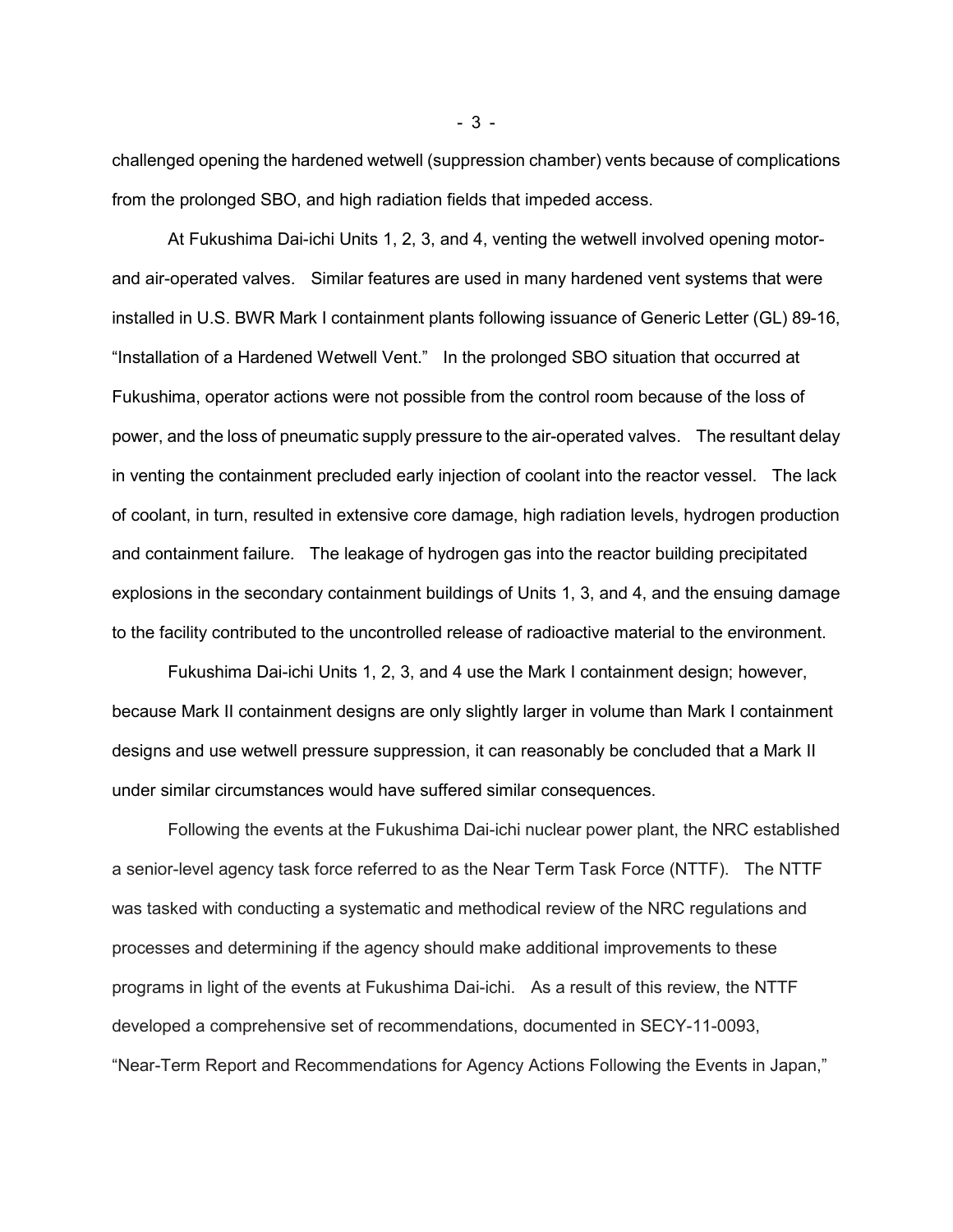dated July 12, 2011. These recommendations were enhanced by the NRC staff following interactions with stakeholders. Documentation of the staff's efforts is contained in SECY-11-0124, "Recommended Actions To Be Taken Without Delay From the Near-Term Task Force Report," dated September 9, 2011, and SECY-11-0137, "Prioritization of Recommended Actions To Be Taken in Response to Fukushima Lessons Learned," dated October 3, 2011.

As directed by the Staff Requirements Memorandum (SRM) for SECY-11-0093, the NRC staff reviewed the NTTF recommendations within the context of the NRC's existing regulatory framework and considered the various regulatory vehicles available to the NRC to implement the recommendations. SECY-11-0124 and SECY-11-0137 established the staff's prioritization of the recommendations based upon the potential safety enhancements.

Current regulatory requirements and existing plant capabilities allow the NRC to conclude that a sequence of events such as the Fukushima Dai-ichi accident is unlikely to occur in the U.S. Therefore, continued operation and continued licensing activities do not pose an imminent threat to public health and safety. However, NRC's assessment of new insights from the events at Fukushima Dai-ichi leads the staff to conclude that additional requirements must be imposed on Licensees to increase the capability of nuclear power plants to mitigate beyond-design-basis external events. These additional requirements are needed to provide adequate protection to public health and safety, as set forth in Section III of this Order.

In SRM-SECY-11-0137, the Commission directed the NRC staff to take certain actions and provided further guidance including directing the staff to consider filtered vents. The staff has determined that there are policy issues that need to be resolved before any regulatory action can be taken to require Licensees to install filtered vents. These policy issues include consideration of severe accident conditions in the design and operation of the vent, the addition of filters to hardened reliable vents, and consideration of vents in areas other than primary

- 4 -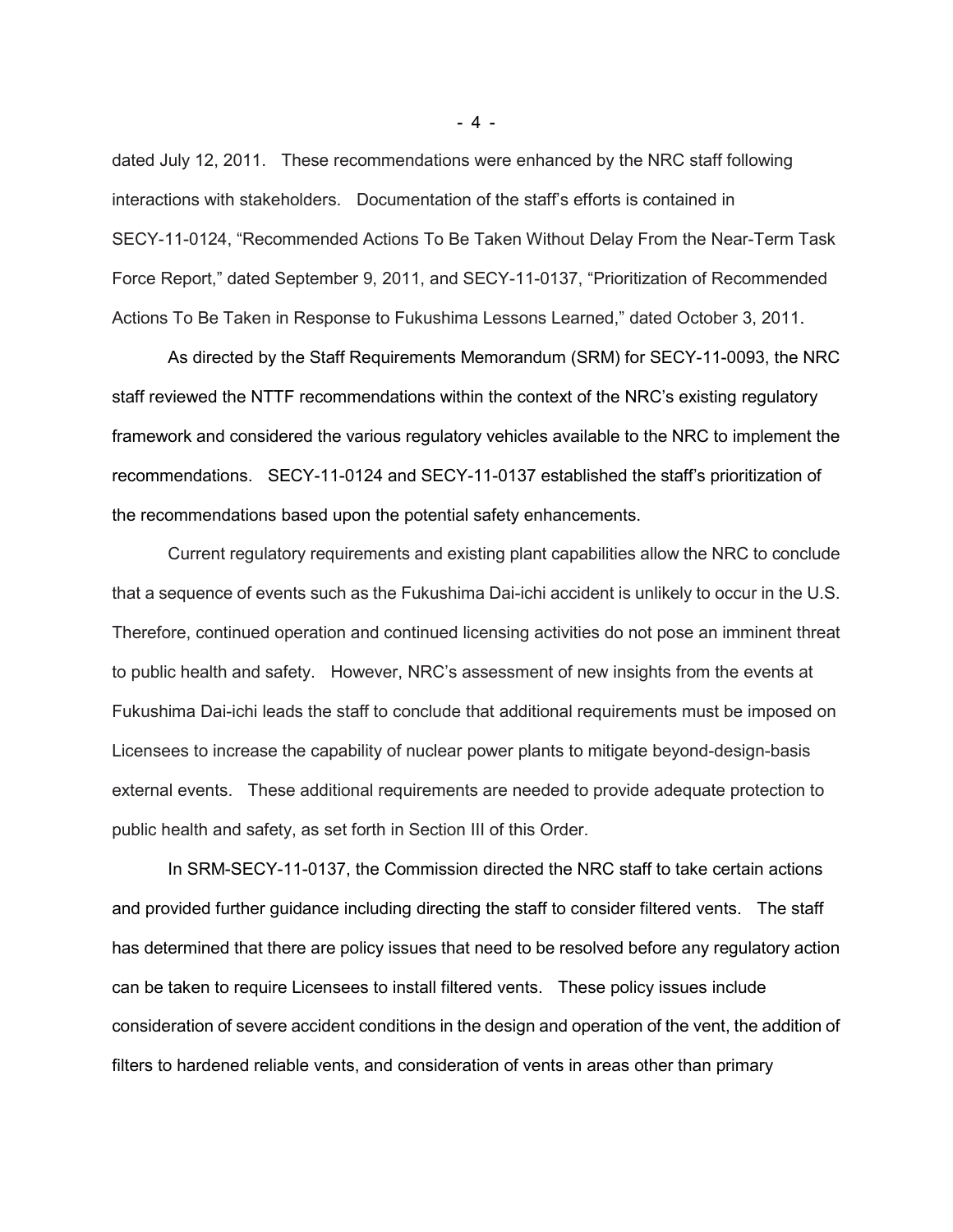containment. However, the NRC has also determined that Licensees should promptly begin the implementation of short-term actions relating to reliable hardened vents and to focus these actions on improvements that will assist in the prevention of core damage. As such, this Order requires Licensees to take the necessary actions to install reliable hardened venting systems in BWR facilities with Mark I and Mark II containments to assist strategies relating to the prevention of core damage. With respect to the policy issues discussed above, the NRC staff plans to submit a Policy Paper to the Commission in July 2012.

Additional details on an acceptable approach for complying with this Order will be contained in final Interim Staff Guidance (ISG) scheduled to be issued by the NRC in August 2012. This guidance will also include a template to be used for the plan that will be submitted in accordance with Section IV, C.1 below.

#### III.

Reasonable assurance of adequate protection of the public health and safety and assurance of the common defense and security are the fundamental NRC regulatory objectives. Compliance with NRC requirements plays a critical role in giving the NRC confidence that Licensees are maintaining an adequate level of public health and safety and common defense and security. While compliance with NRC requirements presumptively assures adequate protection, new information may reveal that additional requirements are warranted. In such situations, the Commission may act in accordance with its statutory authority under Section 161 of the Atomic Energy Act of 1954, as amended, to require Licensees to take action in order to protect health and safety and common defense and security.

To protect public health and safety from the inadvertent release of radioactive materials, the NRC's defense-in-depth strategy includes multiple layers of protection: (1) prevention of

- 5 -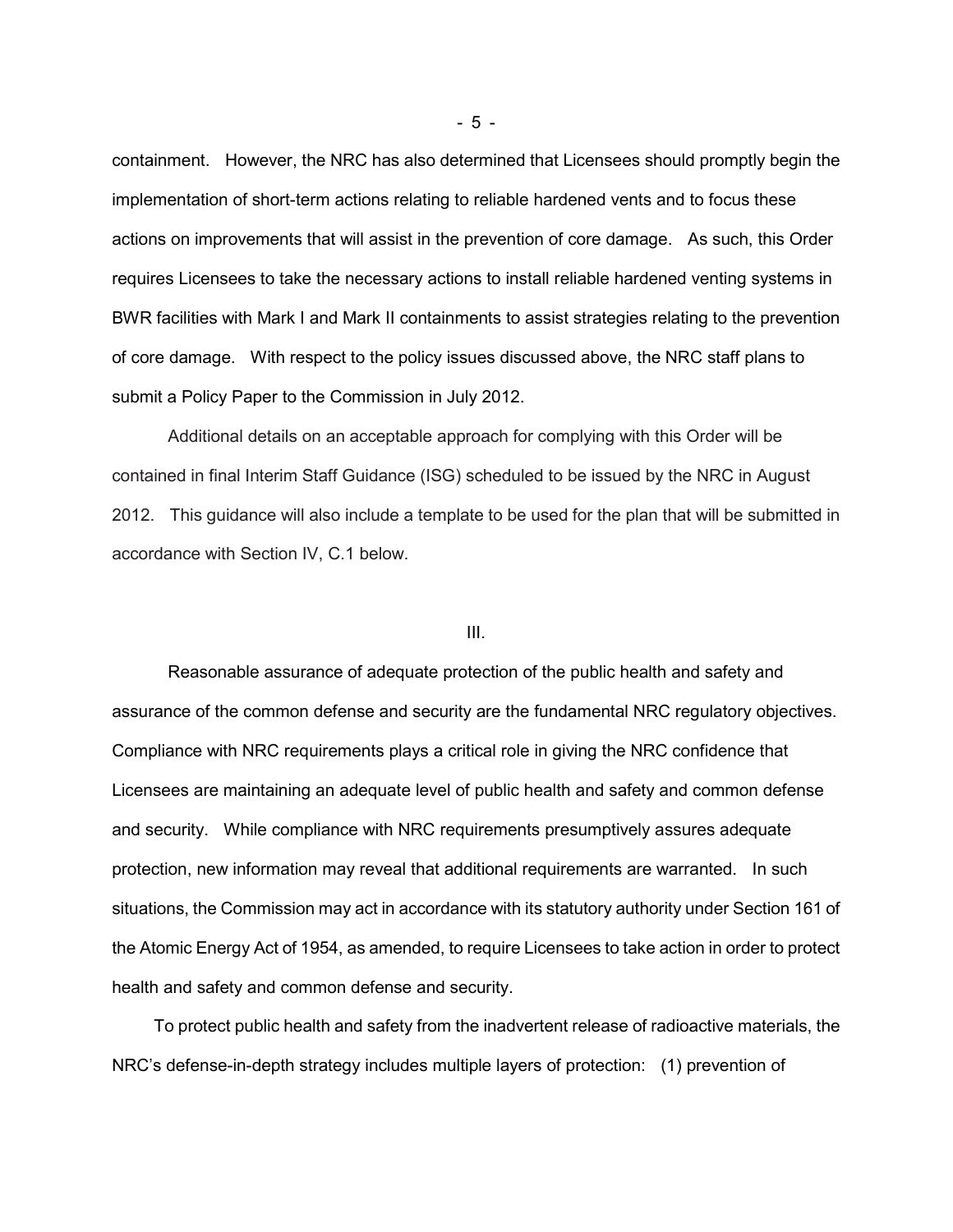accidents by virtue of the design, construction and operation of the plant, (2) mitigation features to prevent radioactive releases should an accident occur, and (3) emergency preparedness programs that include measures such as sheltering and evacuation. The defense-in-depth strategy also provides for multiple physical barriers to contain the radioactive materials in the event of an accident. The barriers are the fuel cladding, the reactor coolant pressure boundary, and the containment. These defense-in-depth features are embodied in the existing regulatory requirements and thereby provide adequate protection of public health and safety.

The events at Fukushima Dai-ichi highlight the possibility that extreme natural phenomena could challenge the prevention, mitigation and emergency preparedness defense-in-depth layers. At Fukushima, limitations in time and unpredictable conditions associated with the accident significantly challenged attempts by the responders to preclude core damage and containment failure. In particular, the operators were unable to successfully operate the containment venting system. The inability to reduce containment pressure inhibited efforts to cool the reactor core. If additional backup or alternate sources of power had been available to operate the containment venting system remotely, or if certain valves had been more accessible for manual operation, the operators at Fukushima may have been able to depressurize the containment earlier. This, in turn, could have allowed operators to implement strategies using low-pressure water sources that may have limited damage to the reactor core. Thus, the events at Fukushima demonstrate that reliable hardened vents at BWR facilities with Mark I and Mark II containment designs are important to maintain core and containment cooling.

Accordingly, the NRC has concluded that there is a need to redefine the level of protection of public health and safety regarded as adequate under the provisions of the backfit rule, 10 CFR 50.109(a)(4)(iii), and is requiring Licensee actions to meet the new level of protection. In addition, pursuant to 10 C.F.R. 2.202, the NRC finds that the public health, safety and interest

- 6 -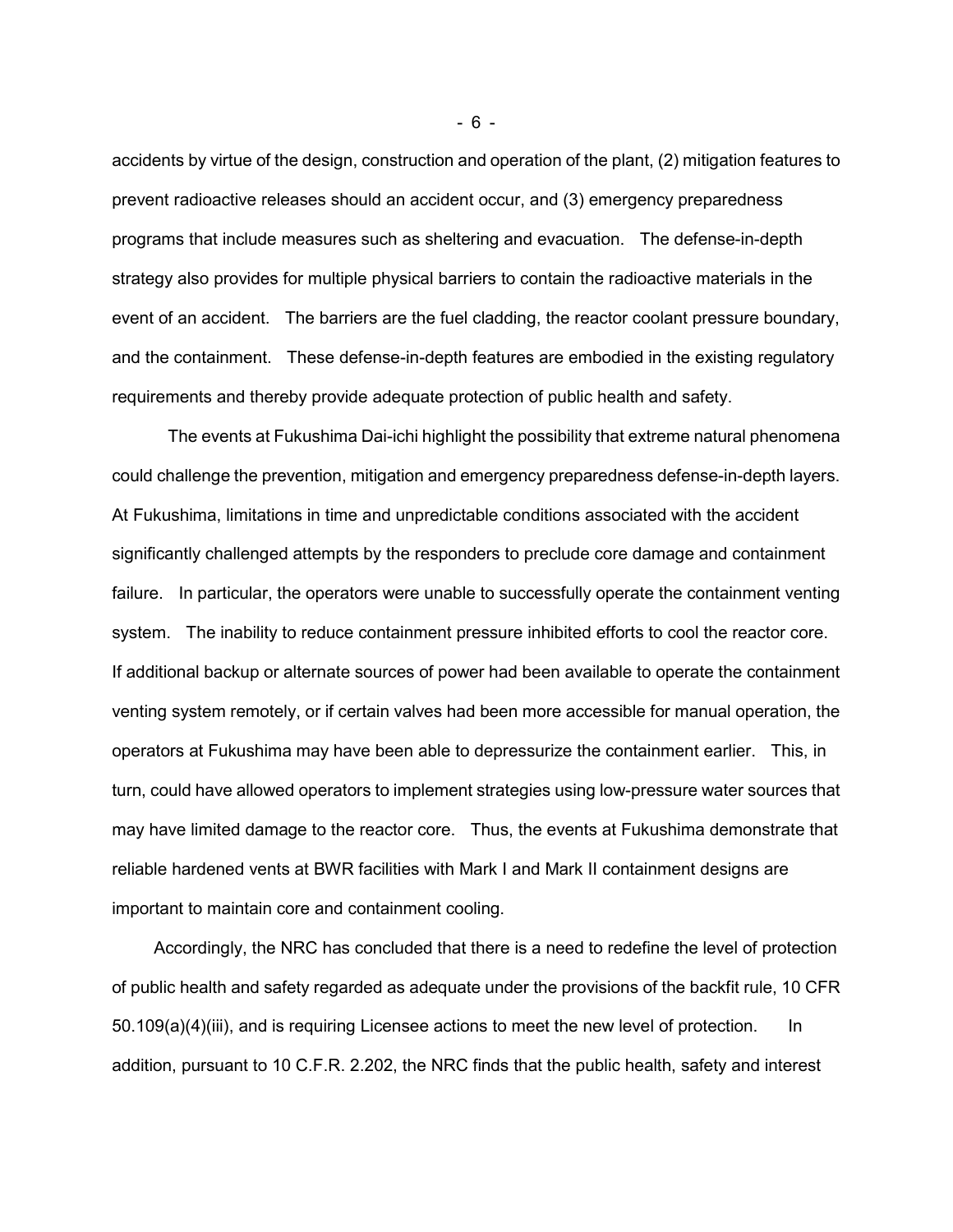require that this Order be made immediately effective.

The Commission has determined that adequate protection of public health and safety requires that all operating BWR facilities with Mark I and Mark II containments have a reliable hardened venting capability for events that can lead to core damage. These new requirements provide greater mitigation capability consistent with the overall defense-in-depth philosophy, and therefore greater assurance that the challenges posed by severe external events to power reactors do not pose an undue risk to public health and safety. To provide reasonable assurance of adequate protection of public health and safety, all licenses identified in Attachment 1 to this Order shall be modified to include the requirements identified in Attachment 2 to this Order.

#### IV.

Accordingly, pursuant to Sections 161b, 161i, 161o, and 182 of the Atomic Energy Act of 1954, as amended, and the Commission's regulations in 10 C.F.R. § 2.202, "Orders," and 10 C.F.R. Part 50, IT IS HEREBY ORDERED, EFFECTIVE IMMEDIATELY, THAT ALL LICENSES IDENTIFIED IN ATTACHMENT 1 TO THIS ORDER ARE MODIFIED AS FOLLOWS:

A. All Licensees shall, notwithstanding the provisions of any Commission regulation or license to the contrary, comply with the requirements described in Attachment 2 to this Order except to the extent that a more stringent requirement is set forth in the license. These Licensees shall promptly start implementation of the requirements in Attachment 2 to the Order and shall complete full implementation **no later than two (2) refueling cycles following the submittal of the overall integrated plan, as required in Condition C.1. (schedule to be issued in August 2012), or December 31, 2016, whichever comes first**.

- 7 -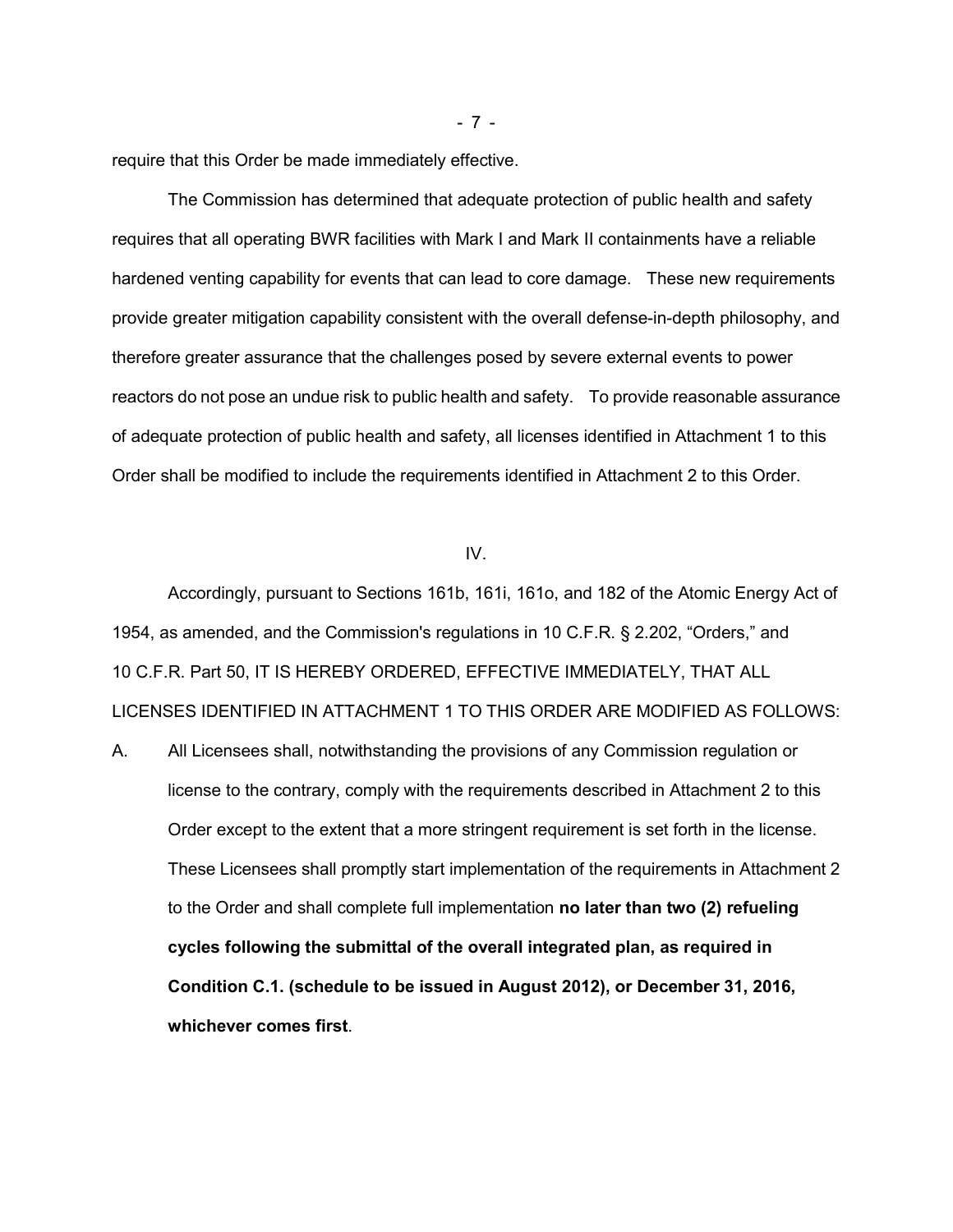- B. 1. All Licensees shall, within **twenty (20) days** of the date of this Order, notify the Commission (1) if they are unable to comply with any of the requirements described in Attachment 2, (2) if compliance with any of the requirements is unnecessary in their specific circumstances, or (3) if implementation of any of the requirements would cause the Licensee to be in violation of the provisions of any Commission regulation or the facility license. The notification shall provide the Licensees' justification for seeking relief from or variation of any specific requirement.
	- 2. Any Licensee that considers that implementation of any of the requirements described in Attachment 2 to this Order would adversely affect the safe and secure operation of the facility must notify the Commission, within **twenty (20) days** of this Order, of the adverse safety impact, the basis for its determination that the requirement has an adverse safety impact, and either a proposal for achieving the same objectives specified in the Attachment 2 requirement in question, or a schedule for modifying the facility to address the adverse safety condition. If neither approach is appropriate, the Licensee must supplement its response to Condition B.1 of this Order to identify the condition as a requirement with which it cannot comply, with attendant justifications as required in Condition B.1.
- C. 1. All Licensees shall, **by February 28, 2013**, submit to the Commission for review an overall integrated plan including a description of how compliance with the requirements described in Attachment 2 will be achieved.
	- 2. All Licensees shall provide an initial status report **sixty (60) days** following issuance of the final ISG, and at **six (6)-month intervals** following submittal of the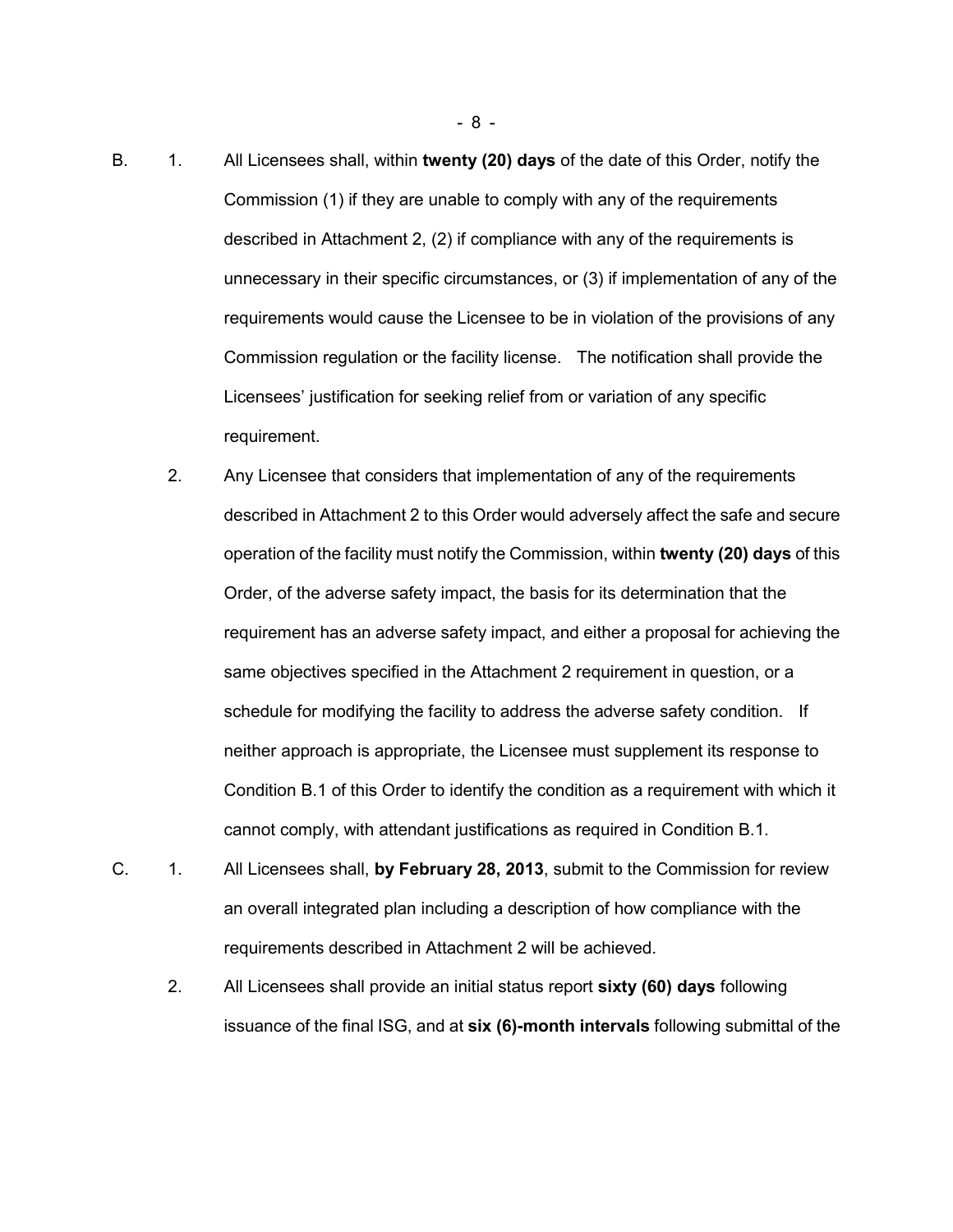overall integrated plan, as required in Condition C.1, which delineates progress made in implementing the requirements of this Order.

 3. All Licensees shall report to the Commission when full compliance with the requirements described in Attachment 2 is achieved.

Licensee responses to Conditions B.1, B.2, C.1, C.2, and C.3 above shall be submitted in accordance with 10 C.F.R. § 50.4, "Written Communications."

The Director, Office of Nuclear Reactor Regulation may, in writing, relax or rescind any of the above conditions upon demonstration by the Licensee of good cause.

V.

In accordance with 10 C.F.R. § 2.202, the Licensee must, and any other person adversely affected by this Order may, submit an answer to this Order, and may request a hearing on this Order, within twenty (20) days of the date of this Order. Where good cause is shown, consideration will be given to extending the time to answer or to request a hearing. A request for extension of time in which to submit an answer or request a hearing must be made in writing to the Director, Office of Nuclear Reactor Regulation, U.S. Nuclear Regulatory Commission, Washington, DC 20555, and include a statement of good cause for the extension. The answer may consent to this Order.

If a hearing is requested by a Licensee or a person whose interest is adversely affected, the Commission will issue an Order designating the time and place of any hearings. If a hearing is held, the issue to be considered at such hearing shall be whether this Order should be sustained. Pursuant to 10 CFR 2.202(c)(2)(i), the licensee or any other person adversely affected by this Order, may, in addition to demanding a hearing, at the time the answer is filed or sooner, move the presiding officer to set aside the immediate effectiveness of the Order on the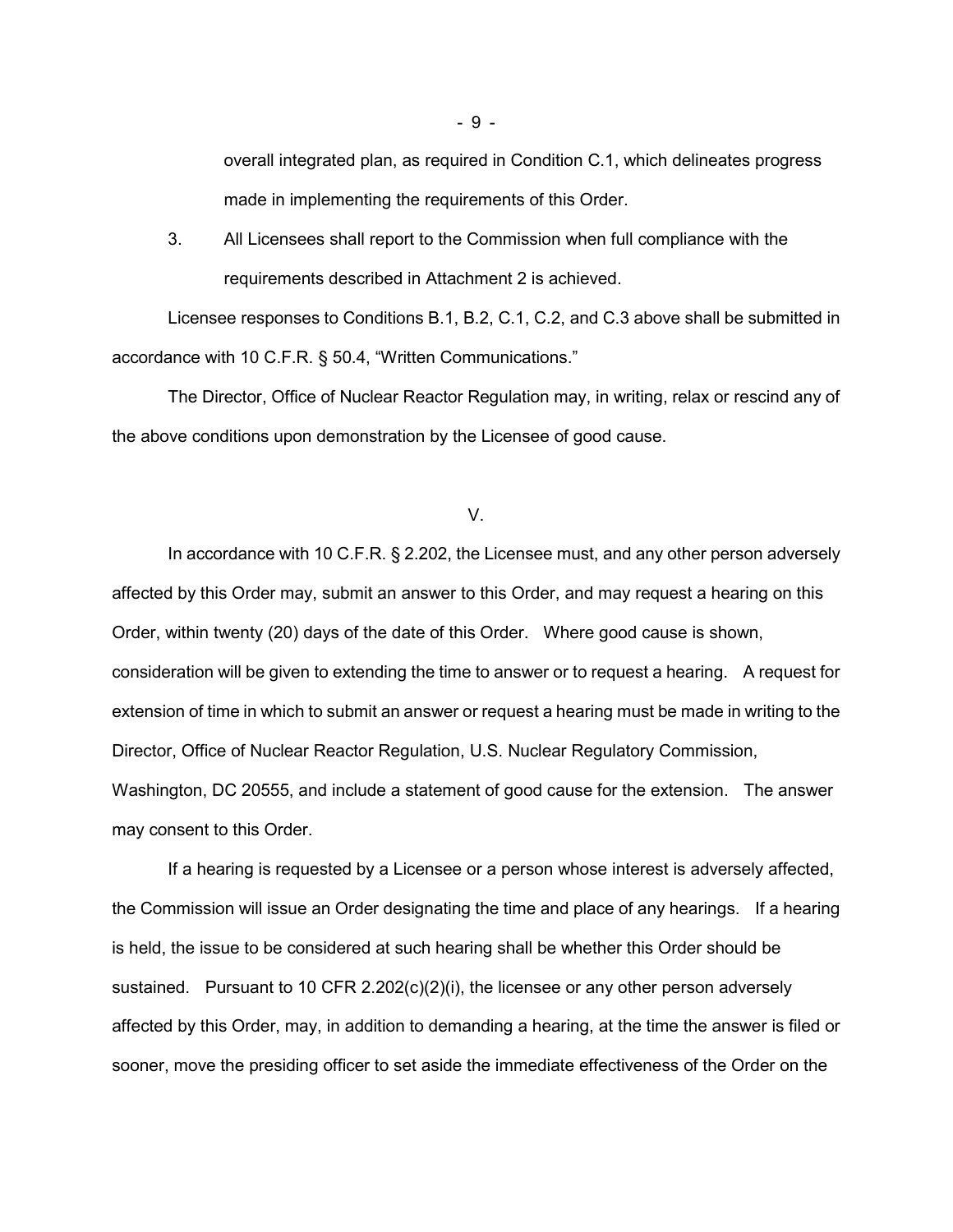ground that the Order, including the need for immediate effectiveness, is not based on adequate evidence but on mere suspicion, unfounded allegations, or error.

All documents filed in NRC adjudicatory proceedings, including a request for hearing, a petition for leave to intervene, any motion or other document filed in the proceeding prior to the submission of a request for hearing or petition to intervene, and documents filed by interested governmental entities participating under 10 CFR 2.315(c), must be filed in accordance with the NRC E-Filing rule (72 FR 49139, August 28, 2007). The E-Filing process requires participants to submit and serve all adjudicatory documents over the internet, or in some cases to mail copies on electronic storage media. Participants may not submit paper copies of their filings unless they seek an exemption in accordance with the procedures described below.

To comply with the procedural requirements of E-Filing, at least 10 days prior to the filing deadline, the participant should contact the Office of the Secretary by e-mail at hearing.docket@nrc.gov, or by telephone at (301) 415-1677, to request (1) a digital ID certificate, which allows the participant (or its counsel or representative) to digitally sign documents and access the E-Submittal server for any proceeding in which it is participating; and (2) advise the Secretary that the participant will be submitting a request or petition for hearing (even in instances in which the participant, or its counsel or representative, already holds an NRC-issued digital ID certificate). Based upon this information, the Secretary will establish an electronic docket for the hearing in this proceeding if the Secretary has not already established an electronic docket.

Information about applying for a digital ID certificate is available on NRC's public Web site at *http://www.nrc.gov/site-help/e-submittals/apply-certificates.html*. System requirements for accessing the E-Submittal server are detailed in NRC's "Guidance for Electronic Submission," which is available on the agency's public Web site at

*http://www.nrc.gov/site-help/esubmittals.html*. Participants may attempt to use other software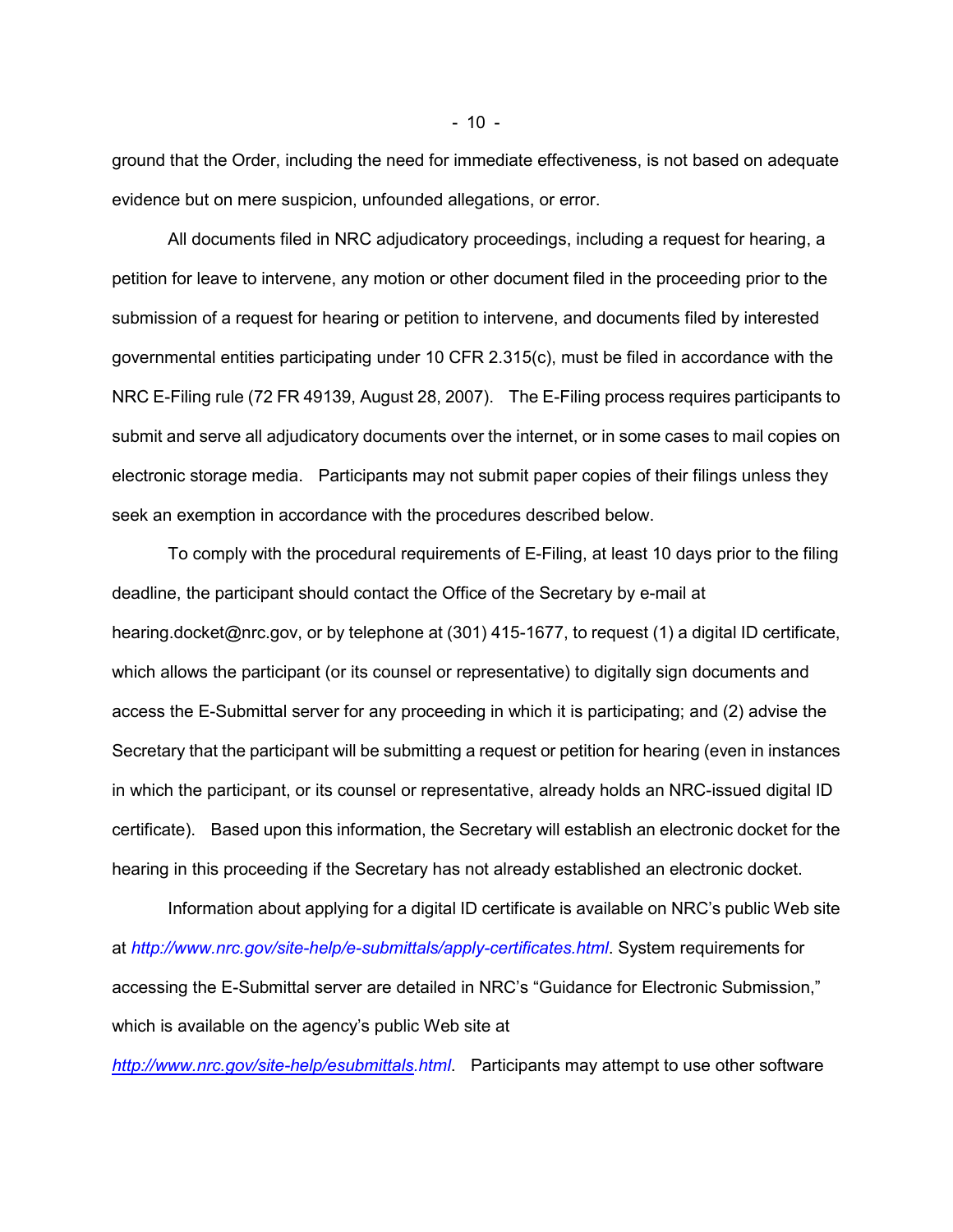not listed on the web site, but should note that the NRC's E-Filing system does not support unlisted software, and the NRC Meta System Help Desk will not be able to offer assistance in using unlisted software.

If a participant is electronically submitting a document to the NRC in accordance with the E-Filing rule, the participant must file the document using the NRC's online, web-based submission form. In order to serve documents through the Electronic Information Exchange, users will be required to install a web browser plug-in from the NRC web site. Further information on the web-based submission form, including the installation of the Web browser plug-in, is available on the NRC's public web site at *http://www.nrc.gov/site-help/esubmittals.html*.

Once a participant has obtained a digital ID certificate and a docket has been created, the participant can then submit a request for hearing or petition for leave to intervene. Submissions should be in Portable Document Format (PDF) in accordance with NRC guidance available on the NRC public Web site at *http://www.nrc.gov/site-help/e-submittals.html*. A filing is considered complete at the time the documents are submitted through the NRC's E-Filing system. To be timely, an electronic filing must be submitted to the E-Filing system no later than 11:59 p.m. Eastern Time on the due date. Upon receipt of a transmission, the E-Filing system time-stamps the document and sends the submitter an e-mail notice confirming receipt of the document. The E-Filing system also distributes an e-mail notice that provides access to the document to the NRC Office of the General Counsel and any others who have advised the Office of the Secretary that they wish to participate in the proceeding, so that the filer need not serve the documents on those participants separately. Therefore, applicants and other participants (or their counsel or representative) must apply for and receive a digital ID certificate before a hearing request/petition to intervene is filed so that they can obtain access to the document via the E-Filing system.

- 11 -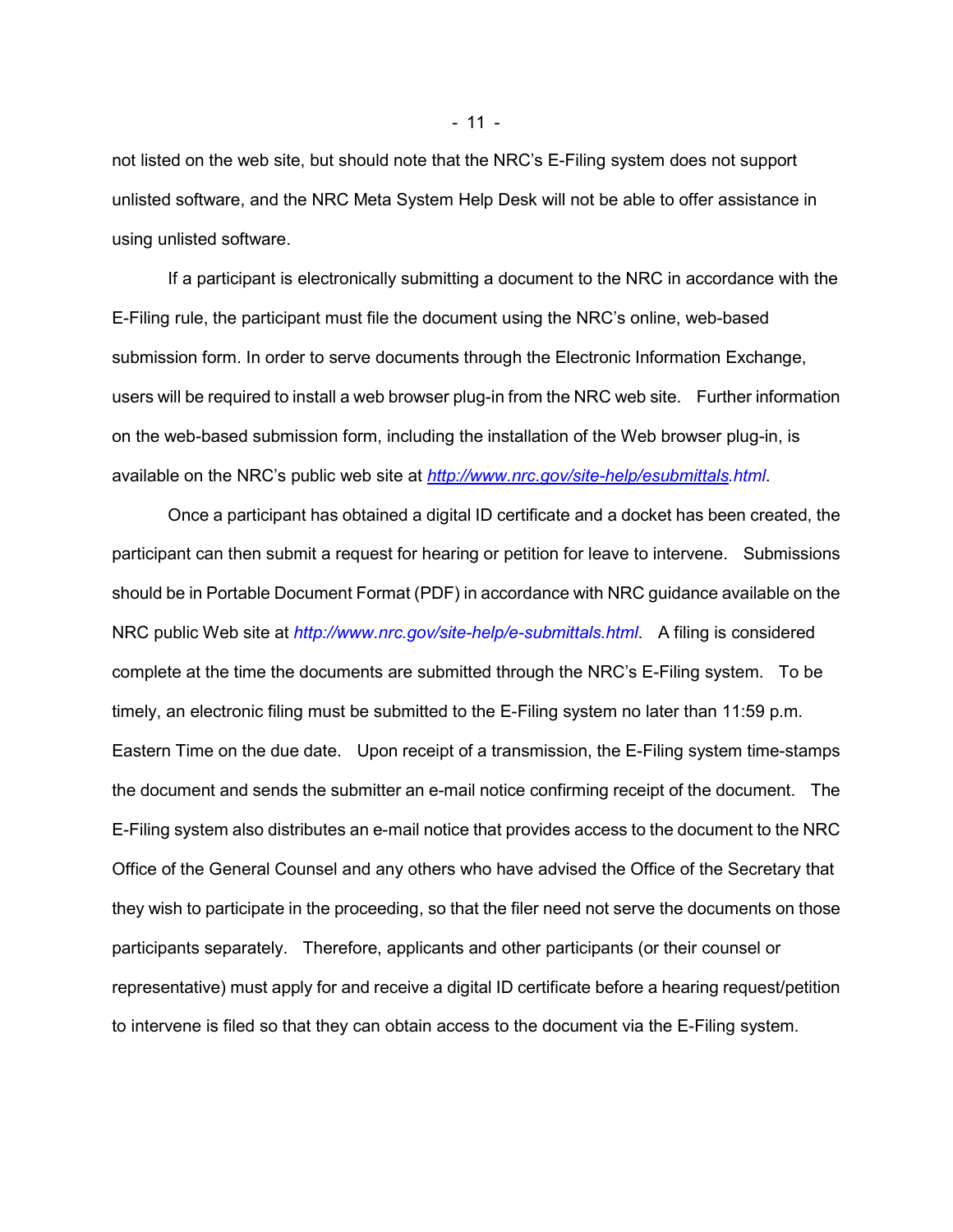A person filing electronically using the agency's adjudicatory E-Filing system may seek assistance by contacting the NRC Meta System Help Desk through the "Contact Us" link located on the NRC web site at *http://www.nrc.gov/site-help/e-submittals.html*, by e-mail at MSHD.Resource@nrc.gov, or by a toll-free call at (866) 672-7640. The NRC Meta System Help Desk is available between 8 a.m. and 8 p.m., Eastern Time, Monday through Friday, excluding government holidays.

Participants who believe that they have a good cause for not submitting documents electronically must file an exemption request, in accordance with 10 CFR 2.302(g), with their initial paper filing requesting authorization to continue to submit documents in paper format. Such filings must be submitted by: (1) first class mail addressed to the Office of the Secretary of the Commission, U.S. Nuclear Regulatory Commission, Washington, DC 20555-0001, Attention: Rulemaking and Adjudications Staff; or (2) courier, express mail, or expedited delivery service to the Office of the Secretary, Sixteenth Floor, One White Flint North, 11555 Rockville Pike, Rockville, Maryland, 20852, Attention: Rulemaking and Adjudications Staff. Participants filing a document in this manner are responsible for serving the document on all other participants. Filing is considered complete by first-class mail as of the time of deposit in the mail, or by courier, express mail, or expedited delivery service upon depositing the document with the provider of the service. A presiding officer, having granted an exemption request from using EFiling, may require a participant or party to use E-Filing if the presiding officer subsequently determines that the reason for granting the exemption from use of E-Filing no longer exists.

Documents submitted in adjudicatory proceedings will appear in NRC's electronic hearing docket, which is available to the public at *http://ehd.nrc.gov/EHD\_Proceeding/home.asp*, unless excluded pursuant to an order of the Commission, or the presiding officer. Participants are requested not to include personal privacy information, such as social security numbers, home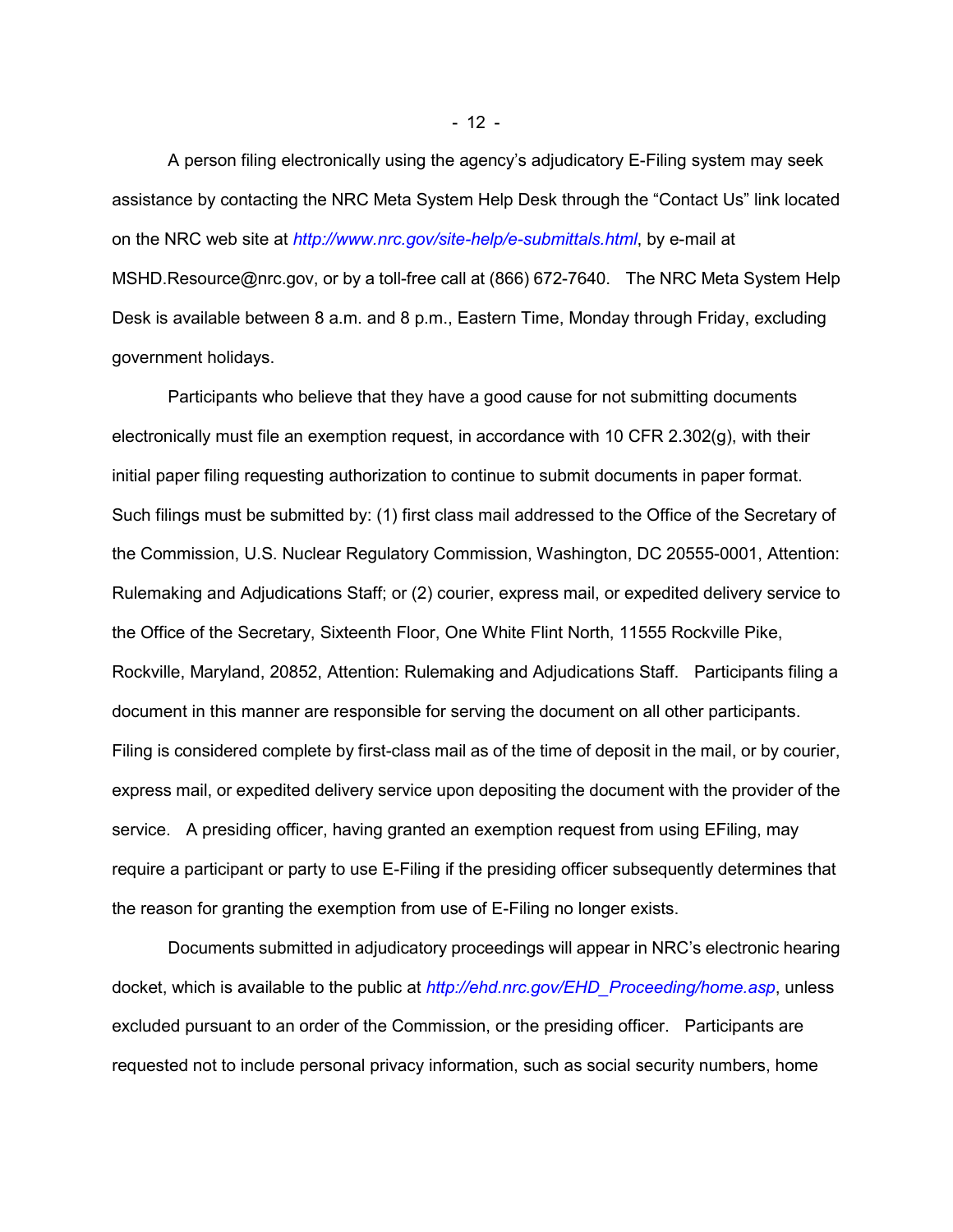addresses, or home phone numbers in their filings, unless an NRC regulation or other law requires submission of such information. With respect to copyrighted works, except for limited excerpts that serve the purpose of the adjudicatory filings and would constitute a Fair Use application, participants are requested not to include copyrighted materials in their submission.

If a person other than the Licensee requests a hearing, that person shall set forth with particularity the manner in which his interest is adversely affected by this Order and shall address the criteria set forth in 10 CFR 2.309(d).

In the absence of any request for hearing, or written approval of an extension of time in which to request a hearing, the provisions specified in Section IV above shall be final twenty (20) days from the date of this Order without further order or proceedings. If an extension of time for requesting a hearing has been approved, the provisions specified in Section IV shall be final when the extension expires if a hearing request has not been received. AN ANSWER OR A REQUEST FOR HEARING SHALL NOT STAY THE IMMEDIATE EFFECTIVENESS OF THIS ORDER.

#### FOR THE NUCLEAR REGULATORY COMMISSION

Eric J. Leeds, Director Office of Nuclear Reactor Regulation

Dated this \_\_\_\_ day of March 2012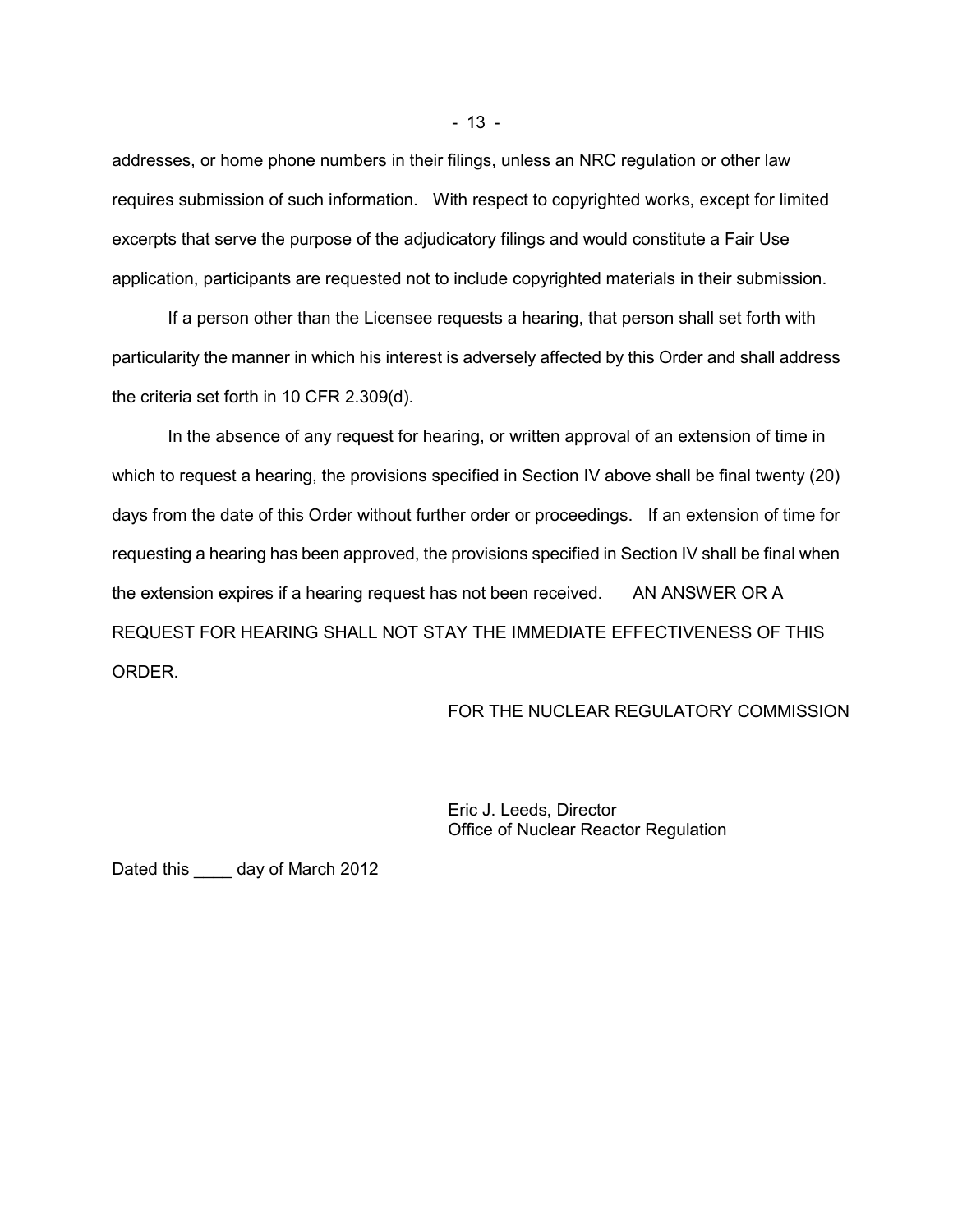# OPERATING BOILING WATER REACTOR LICENSES WITH MARK I AND MARK II CONTAINMENTS

| Browns Ferry Nuclear Plant, Unit 1<br><b>Tennessee Valley Authority</b><br>Athens, AL<br>Docket No. 50-259<br>License No. DPR-33      | <b>BWR-Mark I</b>  |
|---------------------------------------------------------------------------------------------------------------------------------------|--------------------|
| Browns Ferry Nuclear Plant, Unit 2<br><b>Tennessee Valley Authority</b><br>Athens, AL<br>Docket No. 50-260<br>License No. DPR-52      | <b>BWR-Mark I</b>  |
| Browns Ferry Nuclear Plant, Unit 3<br><b>Tennessee Valley Authority</b><br>Athens, AL<br>Docket No. 50-296<br>License No. DPR-68      | <b>BWR-Mark I</b>  |
| <b>Brunswick Steam Electric Plant, Unit 1</b><br>Carolina Power and Light<br>Southport, NC<br>Docket No. 50-325<br>License No. DPR-71 | <b>BWR-Mark I</b>  |
| <b>Brunswick Steam Electric Plant, Unit 2</b><br>Carolina Power and Light<br>Southport, NC<br>Docket No. 50-324<br>License No. DPR-62 | <b>BWR-Mark I</b>  |
| Columbia Generating Station, Unit 2<br><b>Energy Northwest</b><br>Richland, WA<br>Docket No. 50-397<br>License No. NPF-21             | <b>BWR-Mark II</b> |
| <b>Cooper Nuclear Station</b><br>Nebraska Public Power District<br>Brownville, NE<br>Docket No. 50-298<br>License No. DPR-46          | <b>BWR-Mark I</b>  |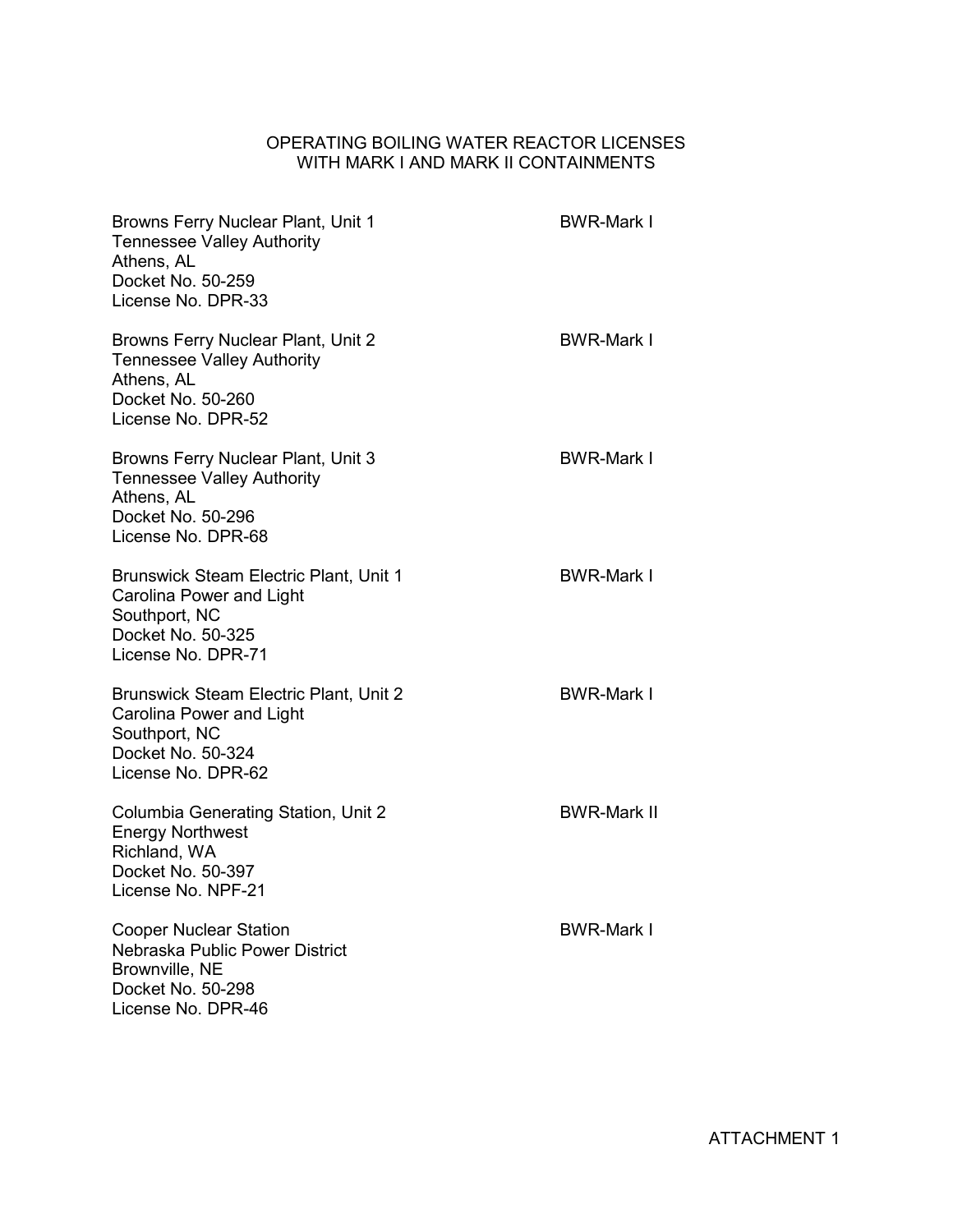| Dresden Nuclear Power Station, Unit 2<br>Exelon Generation Co., LLC<br>Morris, IL<br>Docket No. 50-237<br>License No. DPR-19          | <b>BWR-Mark I</b> |
|---------------------------------------------------------------------------------------------------------------------------------------|-------------------|
| Dresden Nuclear Power Station, Unit 3<br>Exelon Generation Co., LLC<br>Morris, IL<br>Docket No. 50-249<br>License No. DPR-25          | <b>BWR-Mark I</b> |
| Duane Arnold Energy Center<br>FPL Energy Duane Arnold, LLC<br>Palo, IA<br>Docket No. 50-331<br>License No. DPR-49                     | <b>BWR-Mark I</b> |
| Edwin I. Hatch Nuclear Plant, Unit 1<br>Southern Nuclear Operating Co.<br>Baxley, GA<br>Docket No. 50-321<br>License No. DPR-57       | <b>BWR-Mark I</b> |
| Edwin I. Hatch Nuclear Plant, Unit 2<br>Southern Nuclear Operating Co.<br>Baxley, GA<br>Docket No. 50-366<br>License No. NPF-5        | <b>BWR-Mark I</b> |
| Fermi, Unit 2<br>The Detroit Edison Co.<br>Newport, MI<br>Docket No. 50-341<br>License No. NPF-43                                     | <b>BWR-Mark I</b> |
| Hope Creek Generating Station, Unit 1<br>PSEG Nuclear, LLC<br>Hancock Bridge, NJ<br>Docket No. 50-354<br>License No. NPF-57           | <b>BWR-Mark I</b> |
| James A. FitzPatrick Nuclear Power Plant<br>Entergy Nuclear Operations, Inc.<br>Scriba, NY<br>Docket No. 50-333<br>License No. DPR-59 | <b>BWR-Mark I</b> |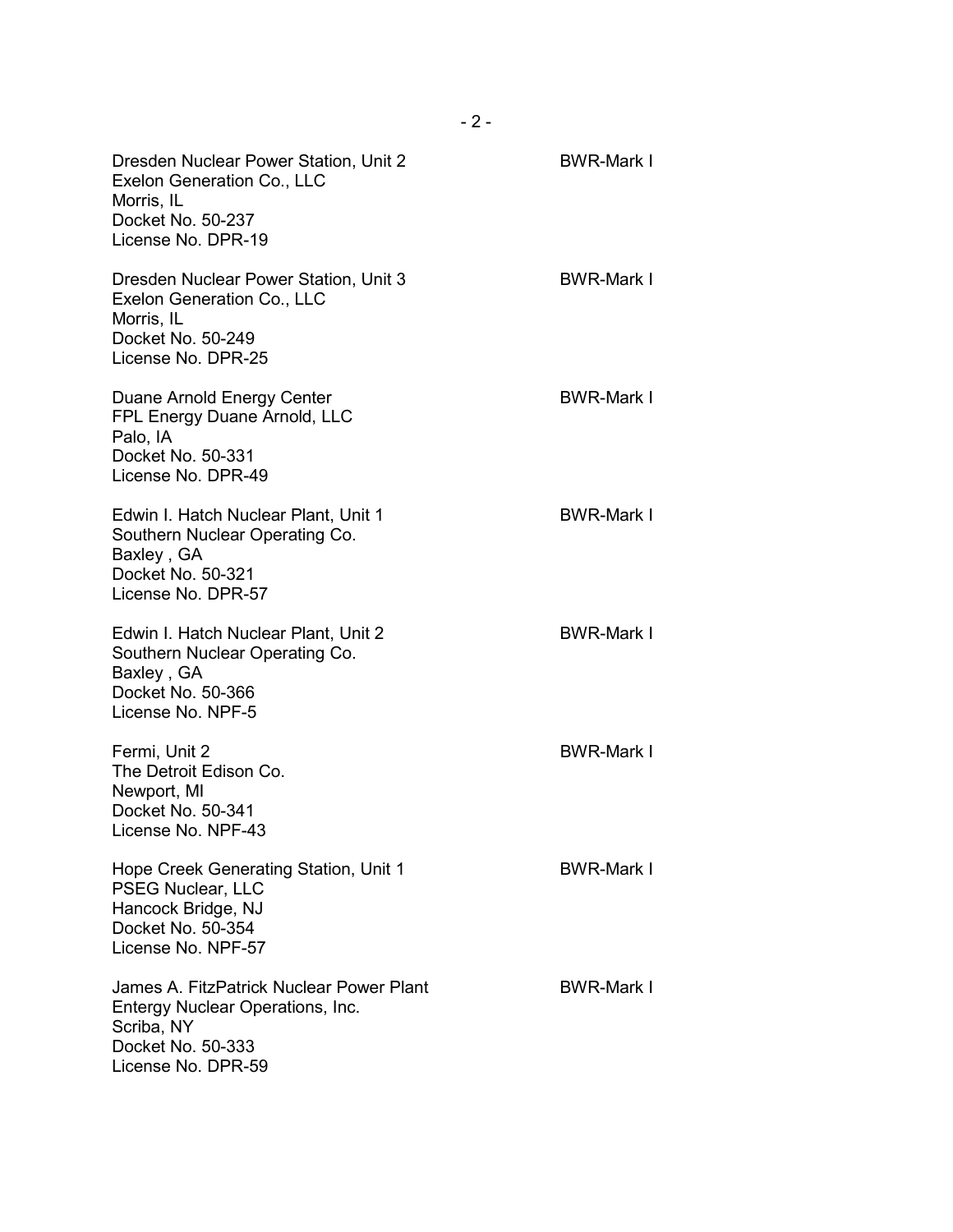| LaSalle County Station, Unit 1<br>Exelon Generation Co., LLC<br>Marseilles, IL<br>Docket No. 50-373<br>License No. NPF-11                        | <b>BWR-Mark II</b> |
|--------------------------------------------------------------------------------------------------------------------------------------------------|--------------------|
| LaSalle County Station, Unit 2<br>Exelon Generation Co., LLC<br>Marseilles, IL<br>Docket No. 50-374<br>License No. NPF-18                        | <b>BWR-Mark II</b> |
| Limerick Generating Station, Unit 1<br>Exelon Generation Co., LLC<br>Limerick, PA<br>Docket No. 50-352<br>License No. NPF-39                     | <b>BWR-Mark II</b> |
| Limerick Generating Station, Unit 2<br>Exelon Generation Co., LLC<br>Limerick, PA<br>Docket No. 50-353<br>License No. NPF-85                     | <b>BWR-Mark II</b> |
| <b>Monticello Nuclear Generating Plant, Unit 1</b><br>Northern States Power Company<br>Monticello, MN<br>Docket No. 50-263<br>License No. DPR-22 | <b>BWR-Mark I</b>  |
| Nine Mile Point Nuclear Station, Unit 1<br>Nine Mile Point Nuclear Station, LLC<br>Scriba, NY<br>Docket No. 50-220<br>License No. DPR-63         | <b>BWR-Mark I</b>  |
| Nine Mile Point Nuclear Station, Unit 2<br>Nine Mile Point Nuclear Station, LLC<br>Scriba, NY<br>Docket No. 50-410<br>License No. NPF-69         | <b>BWR-Mark II</b> |
| Oyster Creek Nuclear Generating Station, Unit 1<br>Exelon Generation Co., LLC<br>Forked River, NJ<br>Docket No. 50-219<br>License No. DPR-16     | <b>BWR-Mark I</b>  |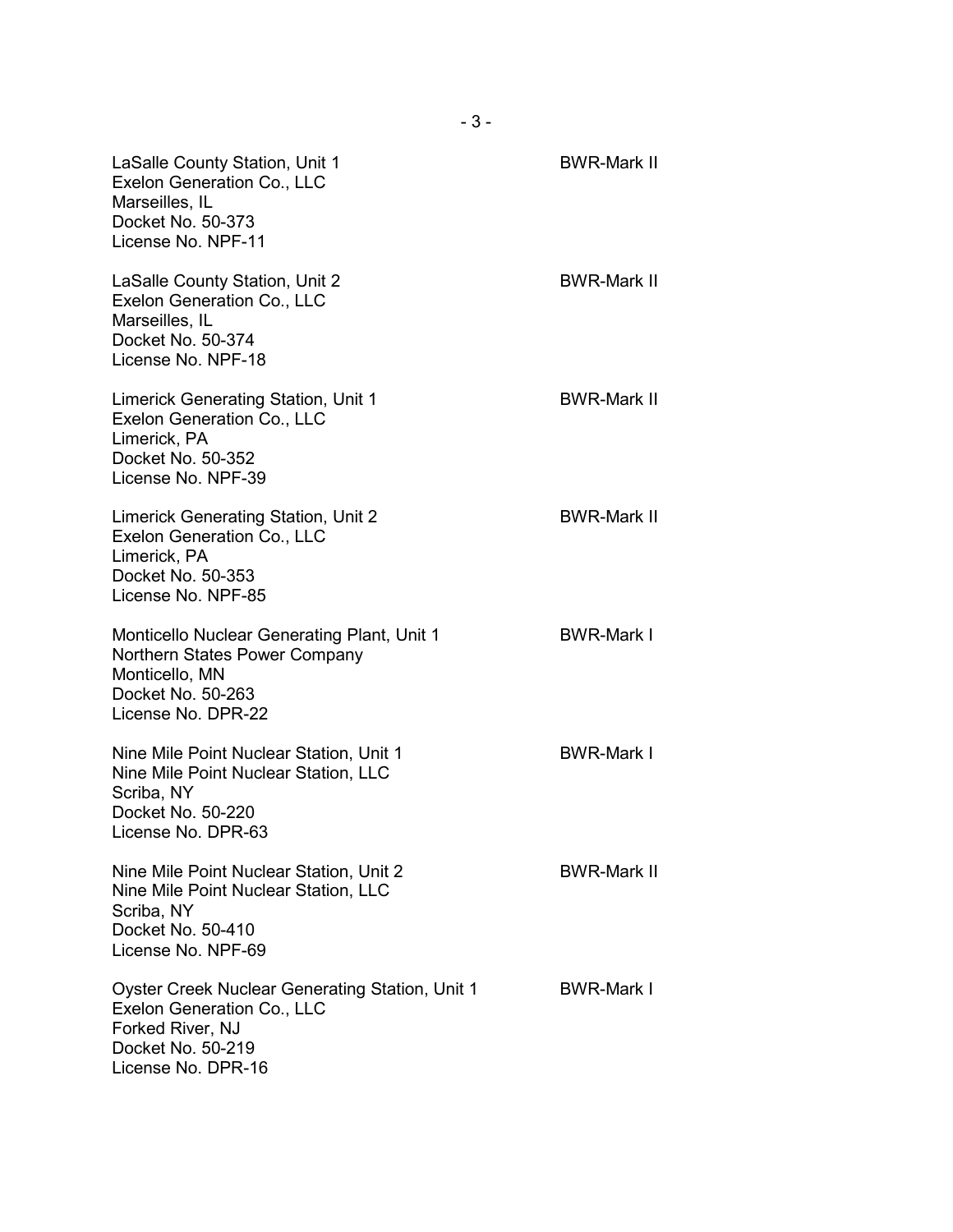| Peach Bottom Atomic Power Station, Unit 2<br>Exelon Generation Co., LLC<br>Delta, PA<br>Docket No. 50-277<br>License No. DPR-44                  | <b>BWR-Mark I</b>  |
|--------------------------------------------------------------------------------------------------------------------------------------------------|--------------------|
| Peach Bottom Atomic Power Station, Unit 3<br>Exelon Generation Co., LLC<br>Delta, PA<br>Docket No. 50-278<br>License No. DPR-56                  | <b>BWR-Mark I</b>  |
| <b>Pilgrim Nuclear Power Station</b><br>Entergy Nuclear Operations, Inc.<br>Plymouth, MA<br>Docket No. 50-293<br>License No. DPR-35              | <b>BWR-Mark I</b>  |
| Quad Cities Nuclear Power Station, Unit 1<br>Exelon Generation Co., LLC<br>Cordova, IL<br>Docket No. 50-254<br>License No. DPR-29                | <b>BWR-Mark I</b>  |
| Quad Cities Nuclear Power Station, Unit 2<br>Exelon Generation Co., LLC<br>Cordova, IL<br>Docket No. 50-265<br>License No. DPR-30                | <b>BWR-Mark I</b>  |
| Susquehanna Steam Electric Station, Unit 1<br>PPL Susquehanna, LLC<br>Salem Township, Luzerne Co., PA<br>Docket No. 50-388<br>License No. NPF-22 | <b>BWR-Mark II</b> |
| Susquehanna Steam Electric Station, Unit 2<br>PPL Susquehanna, LLC<br>Salem Township, Luzerne Co., PA<br>Docket No. 50-387<br>License No. NPF-14 | <b>BWR-Mark II</b> |
| Vermont Yankee Nuclear Power Plant, Unit 1<br>Entergy Nuclear Operations, Inc.<br>Vernon, VT<br>Docket No. 50-271<br>License No. DPR-28          | <b>BWR-Mark I</b>  |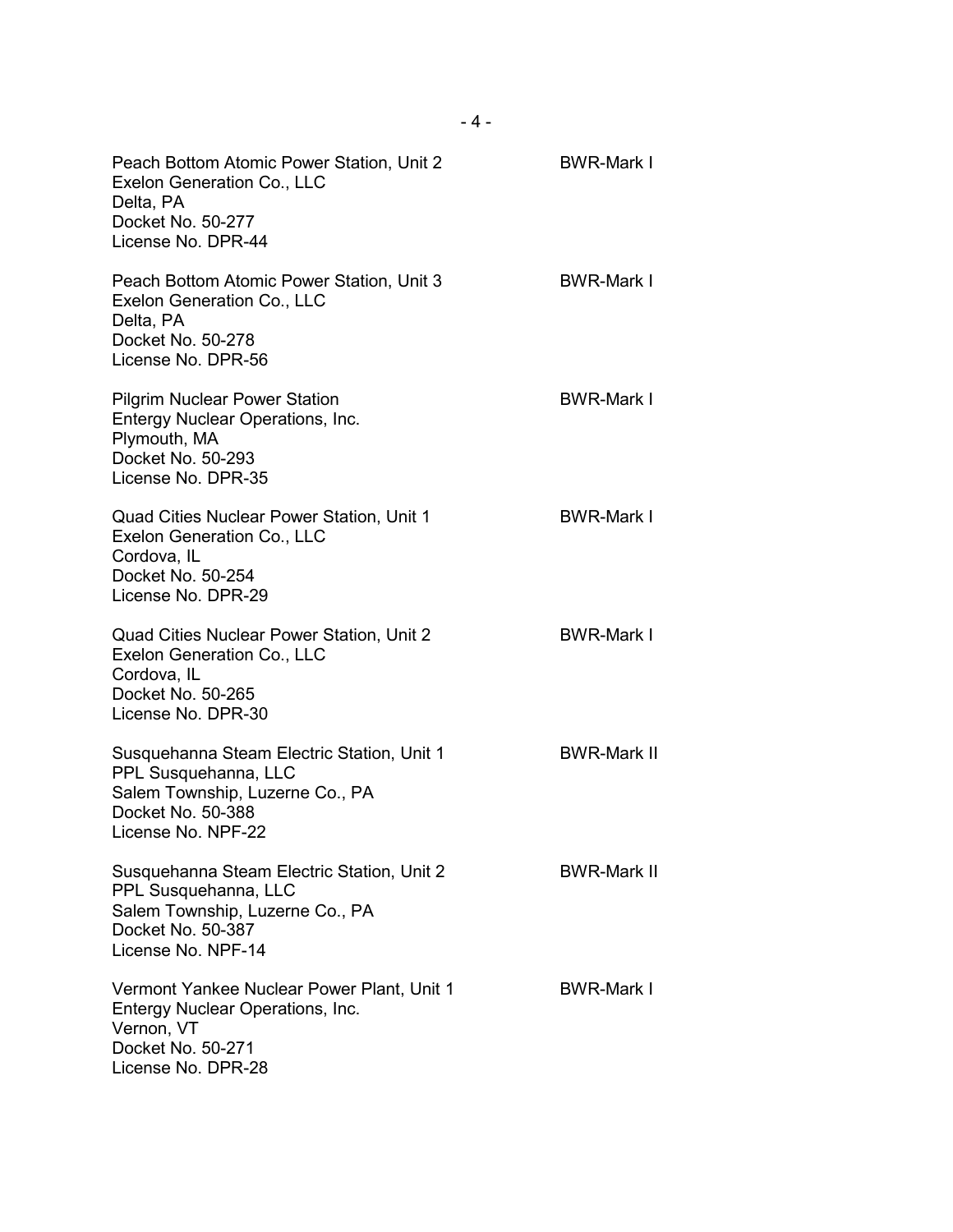## REQUIREMENTS FOR RELIABLE HARDENED VENT SYSTEMS AT BOILING-WATER REACTOR FACILITIES WITH MARK I AND MARK II CONTAINMENTS

## 1. Hardened Containment Venting System (HCVS) Functional Requirements

Boiling-Water Reactor (BWR) Mark I and Mark II containments shall have a reliable hardened vent to remove decay heat and maintain control of containment pressure within acceptable limits following events that result in the loss of active containment heat removal capability or prolonged Station Blackout (SBO). The hardened vent system shall be accessible and operable under a range of plant conditions, including a prolonged SBO and inadequate containment cooling.

- 1.1 The design of the HCVS shall consider the following performance objectives:
	- 1.1.1 The HCVS shall be designed to minimize the reliance on operator actions.
	- 1.1.2 The HCVS shall be designed to minimize plant operators' exposure to occupational hazards, such as extreme heat stress, while operating the HCVS system.
	- 1.1.3 The HCVS shall also be designed to minimize radiological consequences that would impede personnel actions needed for event response.
- 1.2 The HCVS shall include the following design features:
	- 1.2.1 The HCVS shall have the capacity to vent the steam/energy equivalent of 1 percent of licensed/rated thermal power (unless a lower value is justified by analyses), and be able to maintain containment pressure below the primary containment design pressure.
	- 1.2.2 The HCVS shall be accessible to plant operators and be capable of remote operation and control, or manual operation, during sustained operations.
	- 1.2.3 The HCVS shall include a means to prevent inadvertent actuation.
	- 1.2.4 The HCVS shall include a means to monitor the status of the vent system (e.g., valve position indication) from the control room or other location(s). The monitoring system shall be designed for sustained operation during a prolonged SBO.
	- 1.2.5 The HCVS shall include a means to monitor the effluent discharge for radioactivity that may be released from operation of the HCVS. The monitoring system shall provide indication in the control room or other location(s), and shall be designed for sustained operation during a prolonged SBO.
	- 1.2.6 The HCVS shall include design features to minimize unintended cross flow of vented fluids within a unit and between units on the site.